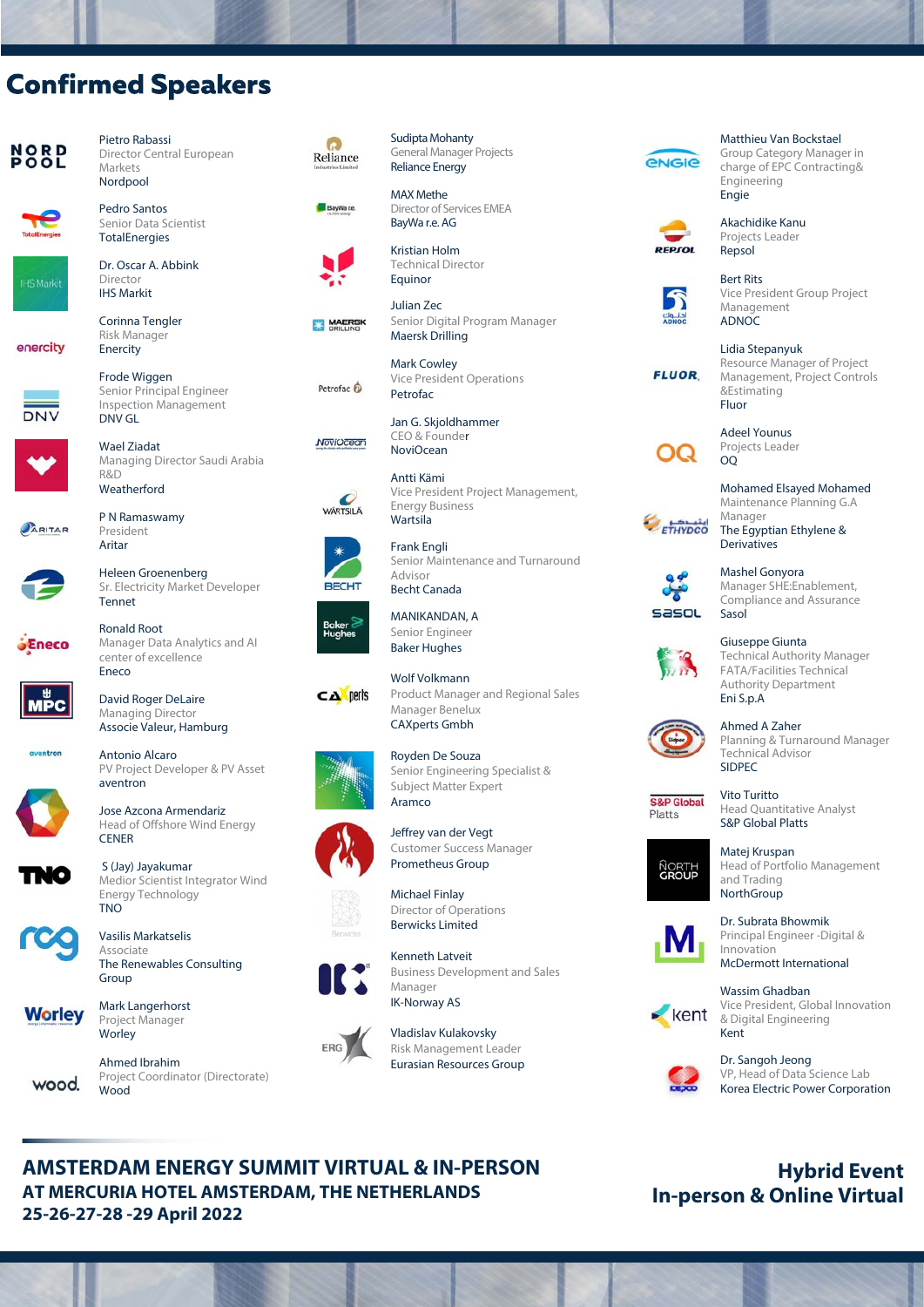# Monday 25<sup>th</sup> April 2022

# Hybrid Event

| 08:30 Chairman's Opening Remarks and Address                                                                                                                                                                                                                                                                                                                                                                | 13:00 Lunch Time Break                                                                                                                                                                                                                                                                                                                                                                                                                                                                                                      |  |  |
|-------------------------------------------------------------------------------------------------------------------------------------------------------------------------------------------------------------------------------------------------------------------------------------------------------------------------------------------------------------------------------------------------------------|-----------------------------------------------------------------------------------------------------------------------------------------------------------------------------------------------------------------------------------------------------------------------------------------------------------------------------------------------------------------------------------------------------------------------------------------------------------------------------------------------------------------------------|--|--|
| 08:40 Case Study                                                                                                                                                                                                                                                                                                                                                                                            | 14:00 One-to -One Meetings & Networking Break                                                                                                                                                                                                                                                                                                                                                                                                                                                                               |  |  |
| How ENGIE does consider Project Procurement & Contract<br>Managementwith focus on:<br><b>Business Development.</b><br>$\circ$<br>Project Execution.<br>$\circ$<br>Since 2016, what has been implemented to reinforce these critical<br>project activities:<br>Governance and policies?<br>$\mathsf{o}\xspace$<br>Group guidelines?<br>$\circ$<br>Interactions with investment decision-making process?<br>o | <b>Project Contract Management</b><br>Adeel Younus / Projects Leader / OQ<br>Project Cost Overruns & Mitigation Strategies                                                                                                                                                                                                                                                                                                                                                                                                  |  |  |
| Specific focuses on:<br>Project Procurement Management Plan (PPMP) & Contract<br>Management Plan (CMP).<br>Animation of the Project Procurement Club and the CoP<br>$\circ$<br>Contract Management.                                                                                                                                                                                                         |                                                                                                                                                                                                                                                                                                                                                                                                                                                                                                                             |  |  |
| Matthieu Van Bockstael / Group Category Manager in charge of EPC<br>Contracting& Engineering / Engie<br>The biggest clichés as well as the biggest pitfalls, FEL & TEAM                                                                                                                                                                                                                                     | Understanding cost overruns<br>What is the Threat?<br>What Are Reasons for Cost Overruns in Project Management?<br>An overview of Project time over run and cost over run across                                                                                                                                                                                                                                                                                                                                            |  |  |
| How can lead times be reduced?<br>Project type and impact<br>FEL and impact<br>Team and impact<br>Align the Team to a common<br>target<br>Now & immediate future<br>Bert Rits / Vice President Group Project Management / ADNOC                                                                                                                                                                             | project life cycle<br>Graphical Presentation on A Survey responses were gathered<br>$\bullet$<br>through a face-to-face interview followed by a detailed<br>questionnaire with senior personnel of 25 public sector projects<br>from leading companies in infrastructure.<br>Mitigation Strategies - survey recommendations<br>$\bullet$<br>Global in sights - Learning from Global projects<br>Case studies<br>Common risks & suggestive measures based on<br>Sudipta Mohanty / General Manager Projects / Reliance Energy |  |  |
| <b>TBA</b>                                                                                                                                                                                                                                                                                                                                                                                                  | 16:10 One-to -One Meetings & Networking Break                                                                                                                                                                                                                                                                                                                                                                                                                                                                               |  |  |
| Lidia Stepanyuk /<br>Resource Manager of Project Management, Project Controls & Estimating<br>/ Fluor                                                                                                                                                                                                                                                                                                       | The Hercules of ocean energy<br>Jan G. Skjoldhammer / CEO & Founder / NoviOcean                                                                                                                                                                                                                                                                                                                                                                                                                                             |  |  |
| 11:10 One-to -One Meetings & Networking Break                                                                                                                                                                                                                                                                                                                                                               | Managing risk in mega-epc project                                                                                                                                                                                                                                                                                                                                                                                                                                                                                           |  |  |
| Project lifecycle lessons learnt                                                                                                                                                                                                                                                                                                                                                                            | <b>Value Proposition</b><br><b>Critical EPC capabilties</b><br>Proactive risk management<br>process                                                                                                                                                                                                                                                                                                                                                                                                                         |  |  |
| Akachidike Kanu / Projects Leader / Repsol                                                                                                                                                                                                                                                                                                                                                                  | Antti Kämi / Vice President Project Management, Energy<br><b>Business / Wartsila</b>                                                                                                                                                                                                                                                                                                                                                                                                                                        |  |  |
|                                                                                                                                                                                                                                                                                                                                                                                                             | 17:40 End of Day 1 and Chairman Closing Remark                                                                                                                                                                                                                                                                                                                                                                                                                                                                              |  |  |
| Digitalization benefits to Oil & Gas Engineering<br>Mark Langerhorst / Project Manager / Worley                                                                                                                                                                                                                                                                                                             |                                                                                                                                                                                                                                                                                                                                                                                                                                                                                                                             |  |  |
|                                                                                                                                                                                                                                                                                                                                                                                                             |                                                                                                                                                                                                                                                                                                                                                                                                                                                                                                                             |  |  |

Ahmed Ibrahim/ Project Coordinator (Directorate) / Wood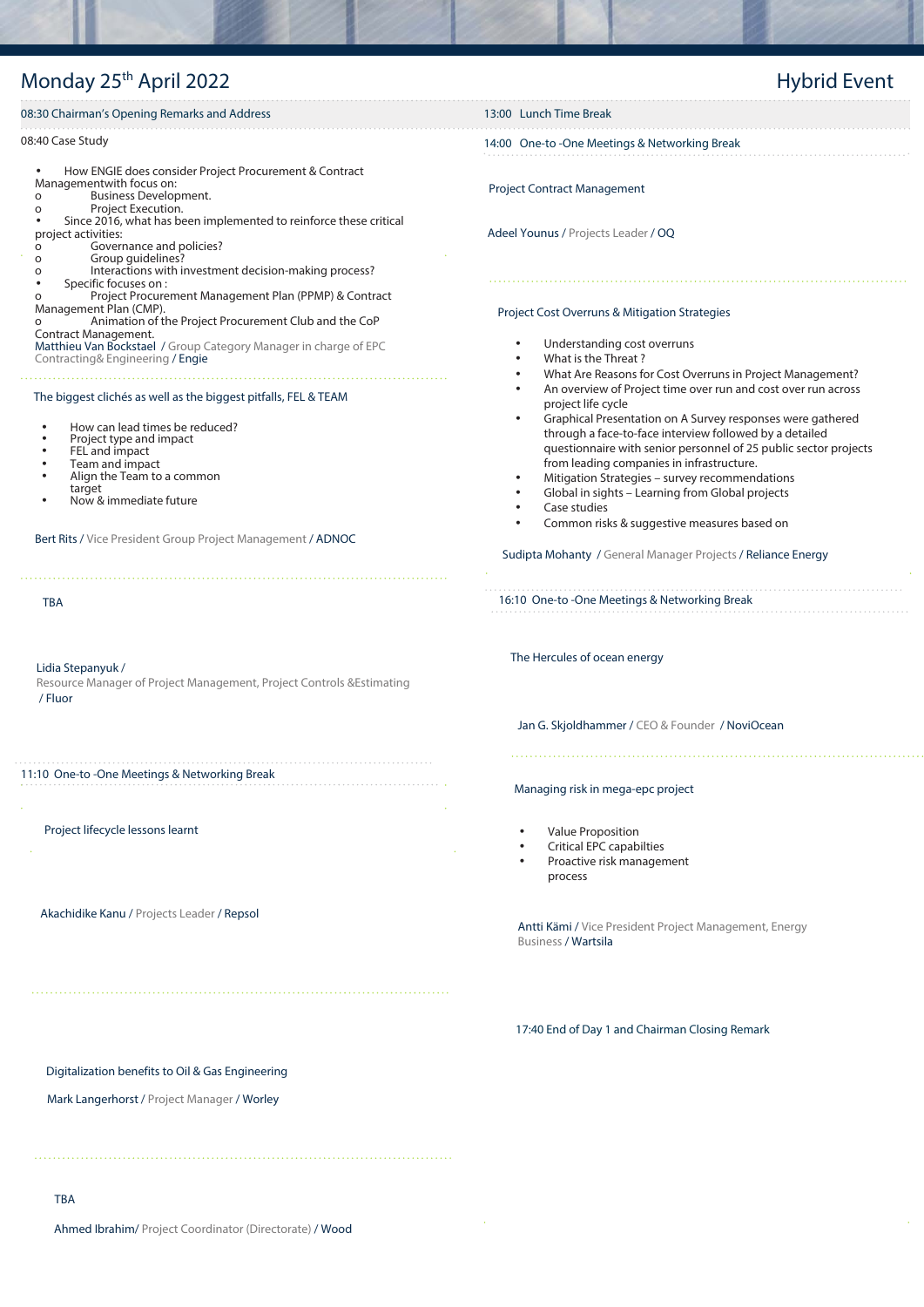### Tuesday 26<sup>th</sup> April 2022 **Hypersenside Event** Event

#### 08:30 Chairman's Opening Remarks and Address 13:00 Lunch Time Break

#### Scope Identification is TA success factor

- TA Scope formulation concept
- Main consideration in scope identification
- Scope identification matrix as effective tools
- Control TA Scope the key of control TA aspects
- Improve TA scope is the gate way to successful TA

Mohamed Elsayed Mohamed / Maintenance Planning G.A Manager / The Egyptian Ethylene & Derivatives

#### The role of Human and organisational factors in Asset Management

- Human and organisation factors (HOF): The role of Human and organisational factors in Asset Management. · Influence of safety management systems on asset and safety performance
	- · Safety critical communication in asset management
	- · What can we learn from Asset incidents/accidents and the role of HOF?
	- · Analysing asset data and promote continual improvement

Mashel Gonyora / Manager SHE:Enablement, Compliance and Assurance / Sasol

### Managing Risks in Shutdowns &Turnarounds,Bringing Risk

### Management to Real Application

- Risk Assessment role in surviving shutdowns and turnarounds.
- Planning for risk management process in Shutdowns & Turnarounds.
- Shutdown and Turnaround Risk Assessment process & framework.
- Shutdown and Turnaround Risk Assessment challenges.
- Digitalization role in Closing Gaps and transferring risk assessment to new paradigm.

Ahmed A Zaher / Planning & Turnaround Manager Technical Advisor / SIDPEC

#### Capital Project & Turnaround Integration

Frank Engli / Senior Maintenance and Turnaround Advisor / Becht Canada

#### 11:10 One-to -One Meetings & Networking Break

#### How to Avoid Turnaround Pitfalls: Scope Challenges

- How accurate do you need to be when planning your turnaround work?
- Why is consistency important in turnaround Planning?
- How can planning norms be leveraged to improve planning accuracy?
- How can planning norms be maintained for evergreen use?

Jeffrey van der Vegt / Customer Success Manager | / Prometheus Group

#### Transformation Towards Excellence in STO

- Developing the essential non-technical skills in
- STO teams
- Developing the STO culture
- Coaching for high performance
- Reducing risks leading to costly overruns

#### 14:00 One-to -One Meetings & Networking Break

Case study on Repetitive failure of centrifugal compressor Dry Gas Seals

- Centrifugal coompressor got tripped due to high leakage on the suction side/ Non Drive End of Dry gas seal primary vent.
- Site investigation revealed no major abnormality so static test was performed at 5 barg and primary vent pressure was still found high.
- DGS was removed and found contaminated heavily so replaced.
- Same issue got repeated thrice in two years which caused plant shutdown for 3 weeks every time.
- Root Cause Analysis was conducted and identified that the condensation is happening on the seal gas inlet.

#### MANIKANDAN, A / Senior Engineer / Baker Hughes

#### 

#### UniversalPlantViewer - door opener for digitalisation

- Digital Twin on all platforms and in a simple way
- All information (3D, LaserScan, P&ID, live data, documents, tags …)
- Turnaround planning
- Maintenance
- Mobile workflows
- Conceptual design

Wolf Volkmann / Product Manager and Regional Sales Manager Benelux / CAXperts Gmbh

#### Risk Based Management of Corrosion Under Insulation

- Background and challenge
- Joint industry development
- Methodology
- Digital solutions
- Summary of benefit

Frode Wiggen / Senior Principal Engineer Inspection Management / DNV GL

#### 16:10 One-to -One Meetings & Networking Break

#### TBA

Giuseppe Giunta / Technical Authority Manager FATA/Facilities Technical Authority Department / Eni

#### Pipeline and Nonmetallic materials integration

Royden De Souza / Senior Engineering Specialist & Subject Matter Expert/ Aramco

#### Add On Gate Valve (AOGV) - Isolation Without Shutdowns

- Insert a blind spade on a live flange couple and remove the tubular/valve
- Increase up time by reducing Drainage, Venting, Purging and Flushing
- Valve maintenance at full production (150 bar gas export line)

Kenneth Latveit / Business Development and Sales Manager |/ IK-Norway AS

#### 17:40 End of Day 2 and Chairman Closing Remark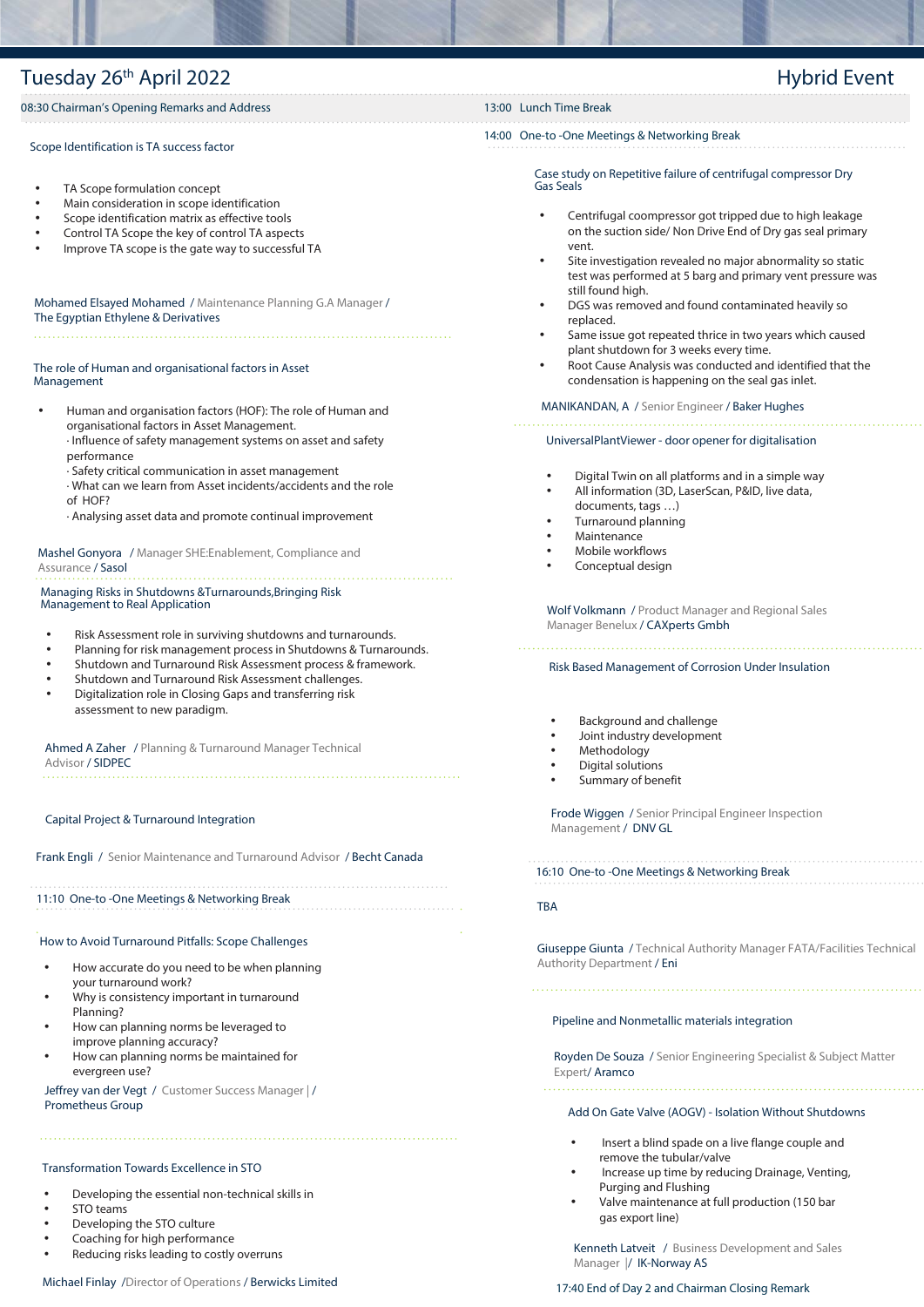### Wednesday 27<sup>th</sup> April 2022

### Hybrid Event

08:30 Chairman's Opening Remarks and Address 13:00 Lunch Time Break

Project risk management for large capital projects

Vladislav Kulakovsky / Risk Management Leader/ Eurasian Resources Group

Hedging of non-market rational customer portfolio

- Developing the essential non-technical skills in
- STO teams
- Developing the STO culture
- Coaching for high performance
- Reducing risks leading to costly overruns

Vito Turitto / Lead Quantitative Analyst / S&P Global Platts

#### Portfolio management and trading help risk

Matej Kruspan / PPA Origination, Portfolio Management Advisory / North Group

#### 11:10 One-to -One Meetings & Networking Break

#### Measure and manage portfolio exposure to climate Risk

- How to capture climate risks new way of working for Risk Management needed?
- Impact of climate change related risk on the energy companies portfolio
- How is climate change influencing decision making and strategy?

Ulrich Adamheit / Head of Business Risk / **Vattenfall** 

#### Measure and manage portfolio exposure to climate Risk

- How to capture climate risks new way of working for Risk Management needed?
- Impact of climate change related risk on the energy companies portfolio
- How is climate change influencing decision making and strategy?

Corinna Tengler / Risk Manager / Enercity

14:00 One-to -One Meetings & Networking Break

Latest power market trends in Europe with main achievements and challenges

Pietro Rabassi / Director Central European Markets / Nordpool

16:10 One-to -One Meetings & Networking Break

Energy Trasnsition

Heleen Groenenberg / Sr. Electricity Market Developer /Tennet

#### 17:40 End of Day 3 and Chairman Closing Remark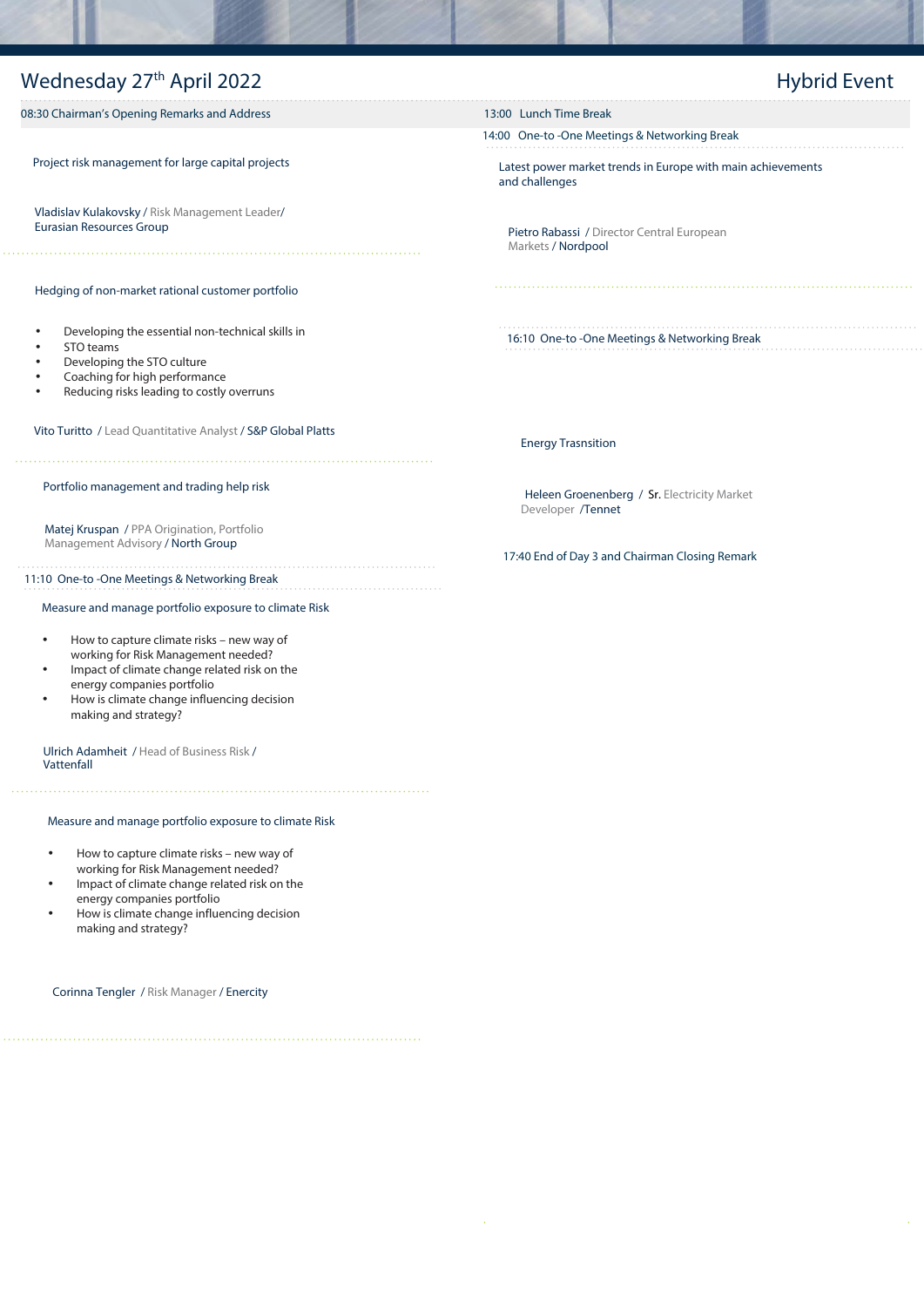### Thursday 28<sup>th</sup> April 2022 08:30 Chairman's Opening Remarks and Address 13:00 Lunch Time Break 14:00 One-to -One Meetings & Networking Break Hybrid Event Critical success factors for AI and digital transformation innovation in the energy industry Wael Ziadat / Managing Director Saudi Arabia R&D / Weatherford Delivering the digital asset of sustainable future The roadmap to efficient operations

#### Digital Twin in Energy Transition

- Development of Digital Twin
- Use of ML/DL in Digital Twin
- Implement of Digital Twin in Energy Transition
- Case study on emission control

Dr. Subrata Bhowmik / Principal Engineer -Digital & Innovation / McDermott International

Data driven energy transition: 8 years of exponential growth in data analytics

- Success cases
- Lessons learned from 8 years of exponential growth
- Organization & team

Ronald Root / Manager Data Analytics and AI center of excellence / Eneco

11:10 One-to -One Meetings & Networking Break

#### Business Transformation with AI Technology-Lessons Learned

- Asset management, performance and integrity -value seen from data driven perspective
- Have we really asked AI a question?
- Essential role of domain knowledge and core processes in industrial AI development
- Information architecture quality and integrity are we telling the truth?
- Humans still do the job Where it all comes together

Julian Zec / Senior Digital Program Manager / Maersk Drilling

Augmented Engineering Intelligence for Industrial Equipments in the Energy Sector

• Predicting failure is a very well known and difficult problem. There are good reasons for that - known failure modes are scarce, let alone unknown failure modes (dreaded "black swans"), capable of causing the most damage. Also, equipments generate immense streams of multidimensional data, representing highly connected systems, thus anomalous patterns can be easily missed by humans alone. The mostly unlabelled data makes it almost impossible to create an acceptable supervised ML model. Instead, we present an unsupervised deep learning approach, inspired and adapted by the works of Google on smart buildings, to create a set of Early Warning Notifications for industrial equipments.

- Industry Challenges
- Data maturity
- Digital thread
- Digital Twin and dimensions

Wassim Ghadban / Vice President, Global Innovation & Digital Engineering / Kent plc

Current Trends in Oil and Gas Digitalization: The Impact of COVID-19 and Energy Transition

As the oil and gas industry faces a period of unprecedented disruptions, digital technologies and related concepts help to face these challenges by enabling continuing efficiency gains and cost reductions, reducing GHG emissions of core operation and increasingly deploying remote and autonomous operations.

Dr. Oscar A. Abbink / Director / IHS Markit

#### Digital Acceleration

- 
- Key Enabling Points
- Functional Areas
- **Site Operations**
- Critical Success Factors
- Low Hanging Fruits
- High Impact Areas
- Energy Efficiency • Maintenance Schedules & Consumables
- Inventory

P N Ramaswamy / President / Aritar

17:40 End of Day 4 and Chairman Closing Remark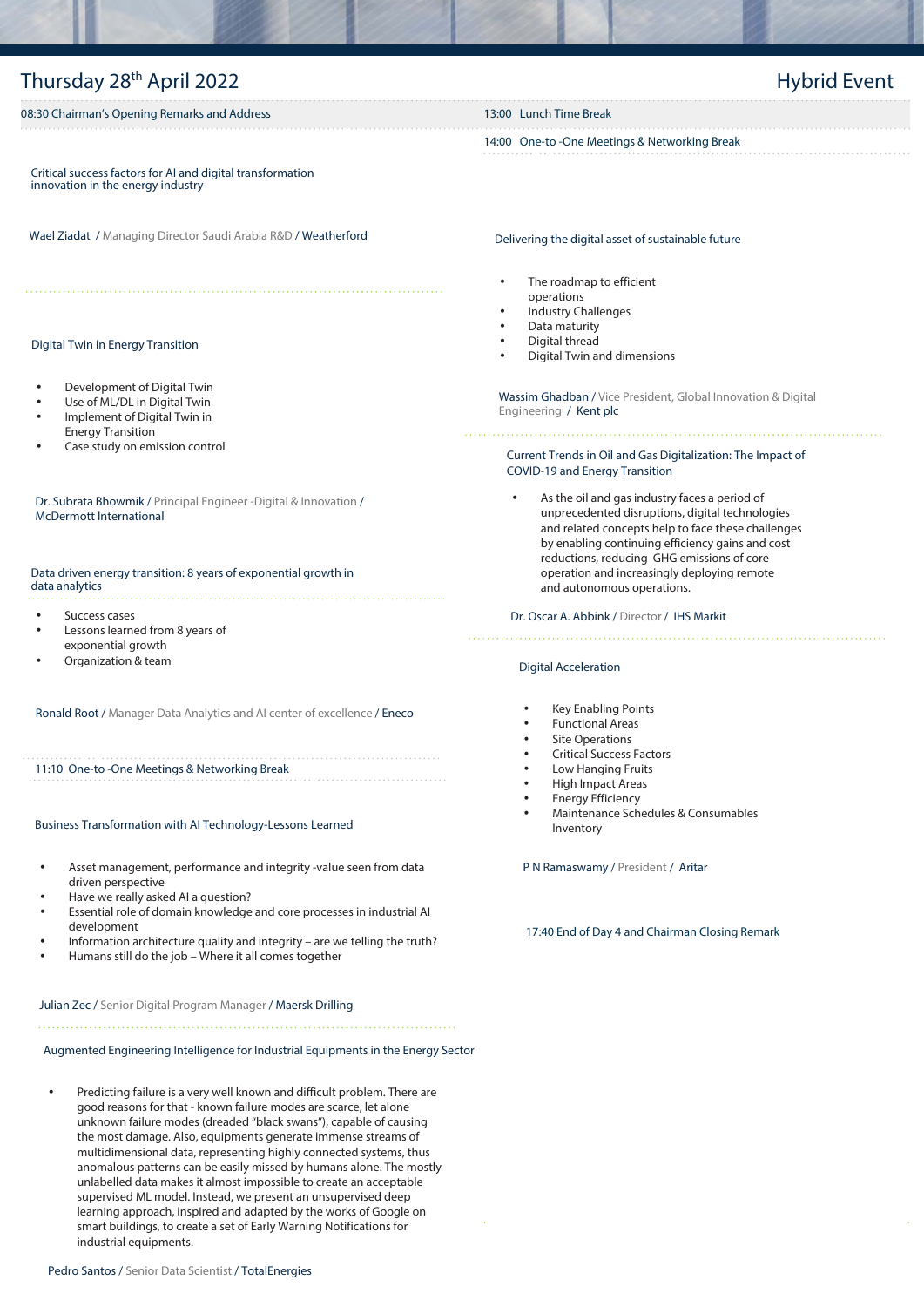### Friday 29th April 2022 08:30 Chairman's Opening Remarks and Address 13:00 Lunch Time Break Hybrid Event Max Methe/ Director of Services EMEA / BayWa r.e. AG The digital business case Kristian Holm / Technical Director/ Equinor • Direction of the data in modern PV plants FLAGSHIP: digital innovations on a demonstration floating wind turbine project • Objectives of the FLAGSHIP project • Numerical modeling of floating wind turbines Sensorization approach for the demonstration floating turbine prototype • Digital twin strategies in FLAGSHIP • Digital applications for floating wind turbines cost reduction Jose Azcona Armendariz / Head of Offshore Wind Energy/ **CENER** O&M optimisation with drones and robotics S. (Jay) Jayakumar / Medior Scientist Integrator Wind Energy Technology/ TNO • Opportunities with robotics • Challenges for offshore operations • Risk picture • Possible SIMOPS ESG and Digitalization: How are they affecting the Renewable industry ? • Investment management demands of digitalization and ESG • Engaging social responsibility • Accountability beyond CO2 • How digitalization can impact your carbon footprint • A concept of seamless digitalization in asset life-cycle David Roger DeLaire / Managing Director / Associe Valeur, Hamburg AI and data science for intelligent digital transformation in KEPCO • A brief introduction to KEPCO and its efforts for digital transformation in power utilities • AI and data science-based projects that Data Science Lab. has been 14:00 One-to -One Meetings & Networking Break

- Developing phase and operational phase,
- where is the digital now • DNO active connection: any problem for us ?
- Market opportunities in digital solar

Antonio Alcaro/ PV Project Developer & PV Asset / aventron

11:10 One-to -One Meetings & Networking Break

Offshore Wind tied with O&M GRIP database

Vasilis Markatselis/ Associate / The Renewables Consulting Group

17:40 End of Day 5 and Chairman Closing Remark

- doing within KEPCO for intelligent digital transformation
- Lessons and to-do's learned from the projects

Dr. Sangoh Jeong / VP, Head of Data Science Lab / Korea Electric Power Corporation

16:10 One-to -One Meetings & Networking Break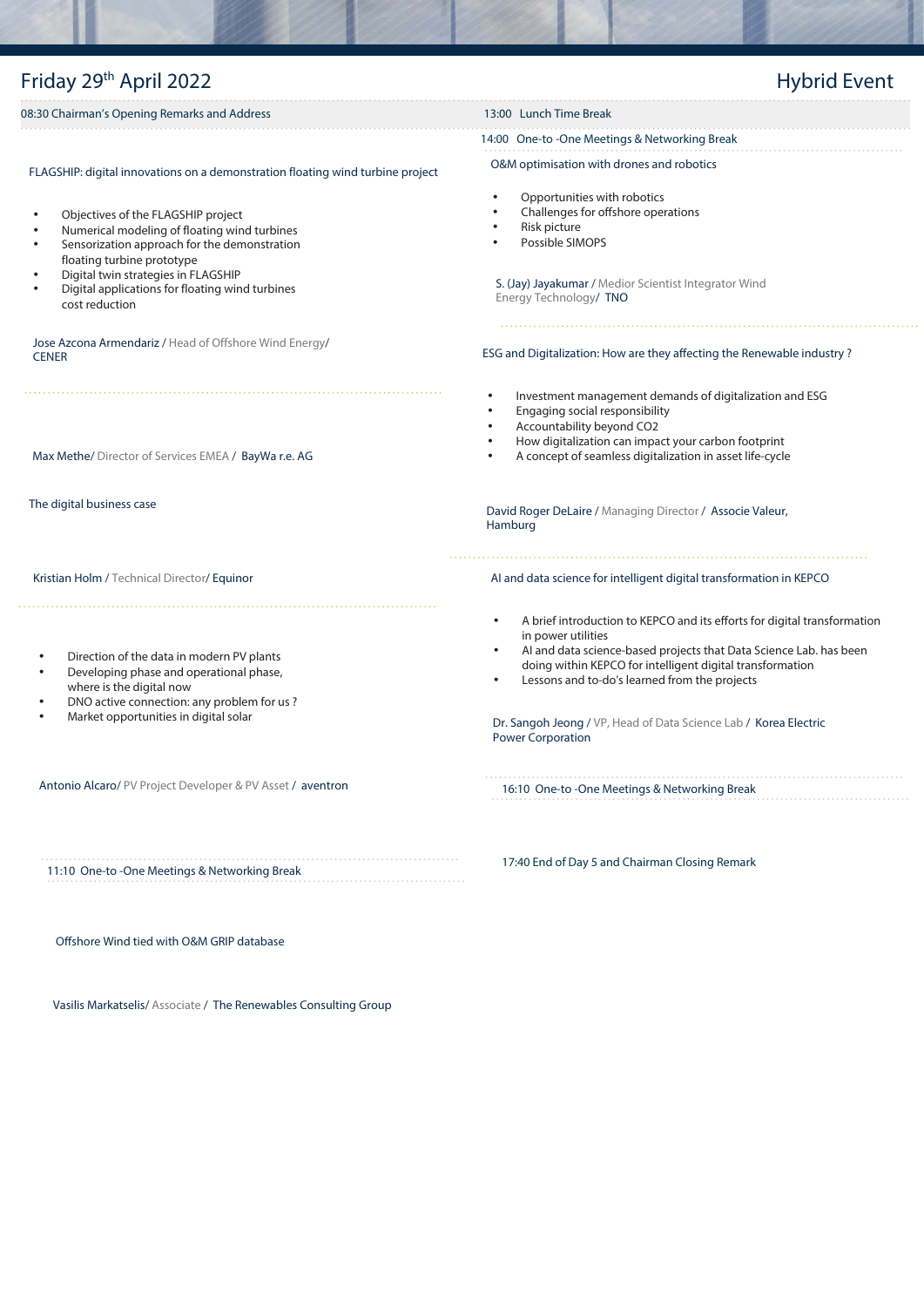# **Sponsor Partners**



**Prometheus Group**

**Smart Asset Integrity Solutions**

**AMSTERDAM ENERGY SUMMIT VIRTUAL & IN-PERSON AT MERCURIA HOTEL AMSTERDAM, THE NETHERLANDS 25-26-27-28 -29 April 2022**

**Hybrid Event In-person & Online Virtual**